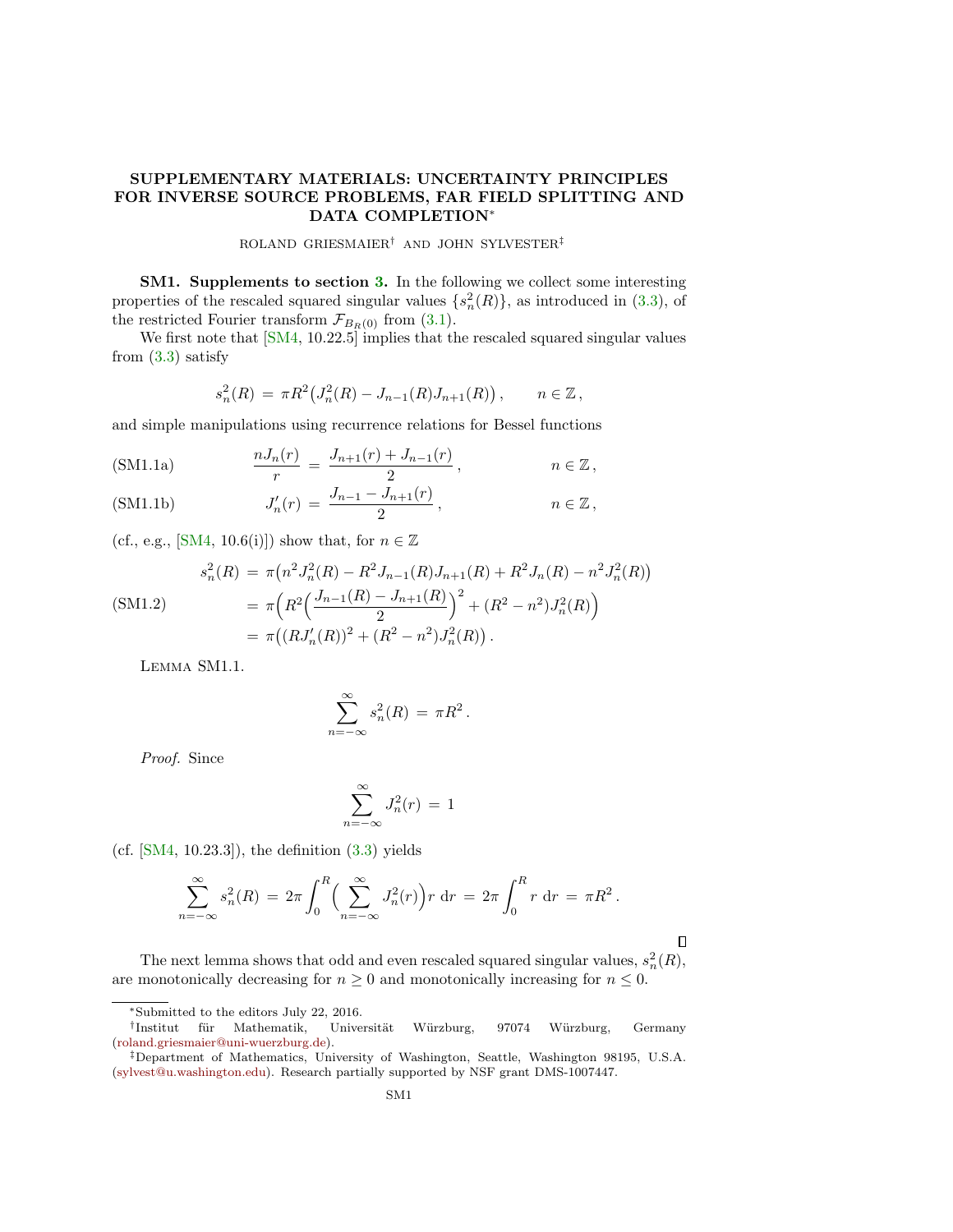Lemma SM1.2.

$$
s_{n-1}^2(R) - s_{n+1}^2(R) \ge 0, \qquad n \ge 0.
$$

Proof. Using the recurrence relations [\(SM1.1\)](#page-0-0) we find that

$$
J_{n-1}^2(r) - J_{n+1}^2(r) = \frac{4n}{r} J_n(r) J_n'(r) = \frac{2n}{r} (J_n^2)'(r).
$$

Thus,

$$
s_{n-1}^{2}(R) - s_{n+1}^{2}(R) = 2\pi \left( \int_{0}^{R} J_{n-1}^{2}(r)r \, dr - \int_{0}^{R} J_{n+1}^{2}(r)r \, dr \right)
$$

$$
= 2\pi \int_{0}^{R} 2n(J_{n}^{2})'(r) \, dr = 4\pi n J_{n}^{2}(R) \ge 0.
$$

Integrating sharp estimates for  $J_n(r)$  from [\[SM3\]](#page-14-1), we obtain upper bounds for  $s_n^2(R)$  when  $|n| \ge R > 0$ . Since  $s_n^2(R) = s_{-n}^2(R)$ ,  $n \in \mathbb{Z}$ , it is sufficient to consider  $n \geq R$ .

LEMMA SM1.3. Suppose that  $n \ge R > 0$ . Then

$$
s_n^2(R) \, \leq \, \frac{\pi 2^{\frac{2}{3}} n^{\frac{2}{3}}}{3^{\frac{4}{3}} \big(\Gamma(\frac{2}{3})\big)^2} \Big(\frac{n+\frac{1}{2}}{n}\Big)^{n+1} \Big(\frac{R^2}{n^2} e^{1-\frac{R^2}{n^2}}\Big)^n \frac{R^2}{n^2}
$$

.

.

*Proof.* From theorem 2 of [\[SM3\]](#page-14-1) we obtain for  $0 < r \leq n$  that

$$
J_n^2(r)\,\leq\,\frac{2^{\frac23}}{3^{\frac43}\big(\Gamma(\frac23)\big)^2}\frac{r^{2n}}{n^{2n+\frac23}}e^{\frac{n^2-r^2}{n+\frac12}}\,.
$$

Substituting this into (3.3) yields

$$
s_n^2(R) \leq 2\pi \frac{2^{\frac{2}{3}}}{3^{\frac{4}{3}} \left(\Gamma(\frac{2}{3})\right)^2} \frac{e^{\frac{n^2}{n+\frac{1}{2}}}}{n^{2n+\frac{2}{3}}} \int_0^R r^{2n} e^{-\frac{r^2}{n+\frac{1}{2}}} r \, dr
$$
  

$$
= \pi \frac{2^{\frac{2}{3}}}{3^{\frac{4}{3}} \left(\Gamma(\frac{2}{3})\right)^2} \frac{e^{\frac{n^2}{n+\frac{1}{2}}}}{n^{2n+\frac{2}{3}}} \left(n+\frac{1}{2}\right)^{n+1} \int_0^{\frac{R^2}{n+\frac{1}{2}}} t^n e^{-t} \, dt
$$
  

$$
\leq \pi \frac{2^{\frac{2}{3}}}{3^{\frac{4}{3}} \left(\Gamma(\frac{2}{3})\right)^2} \frac{e^n}{n^{2n+\frac{2}{3}}} \left(n+\frac{1}{2}\right)^{n+1} \int_0^{\frac{R^2}{n}} t^n e^{-t} \, dt.
$$

Since  $t^n e^{-t}$  is monotonically increasing for  $0 < t < \frac{R^2}{n} \le n$ , we see

$$
s_n^2(R) = \pi \frac{2^{\frac{2}{3}}}{3^{\frac{4}{3}} (\Gamma(\frac{2}{3}))^2} \frac{(n+\frac{1}{2})^{n+1}}{n^{2n+\frac{2}{3}}} e^n \frac{R^2}{n} \frac{R^{2n}}{n^n} e^{-\frac{R^2}{n}}
$$

$$
= \pi \frac{2^{\frac{2}{3}}}{3^{\frac{4}{3}} (\Gamma(\frac{2}{3}))^2} n^{\frac{2}{3}} \left(\frac{n+\frac{1}{2}}{n}\right)^{n+1} \left(\frac{R^2}{n^2} e^{1-\frac{R^2}{n^2}}\right)^n \frac{R^2}{n^2}
$$

 $\Box$ 

 $\Box$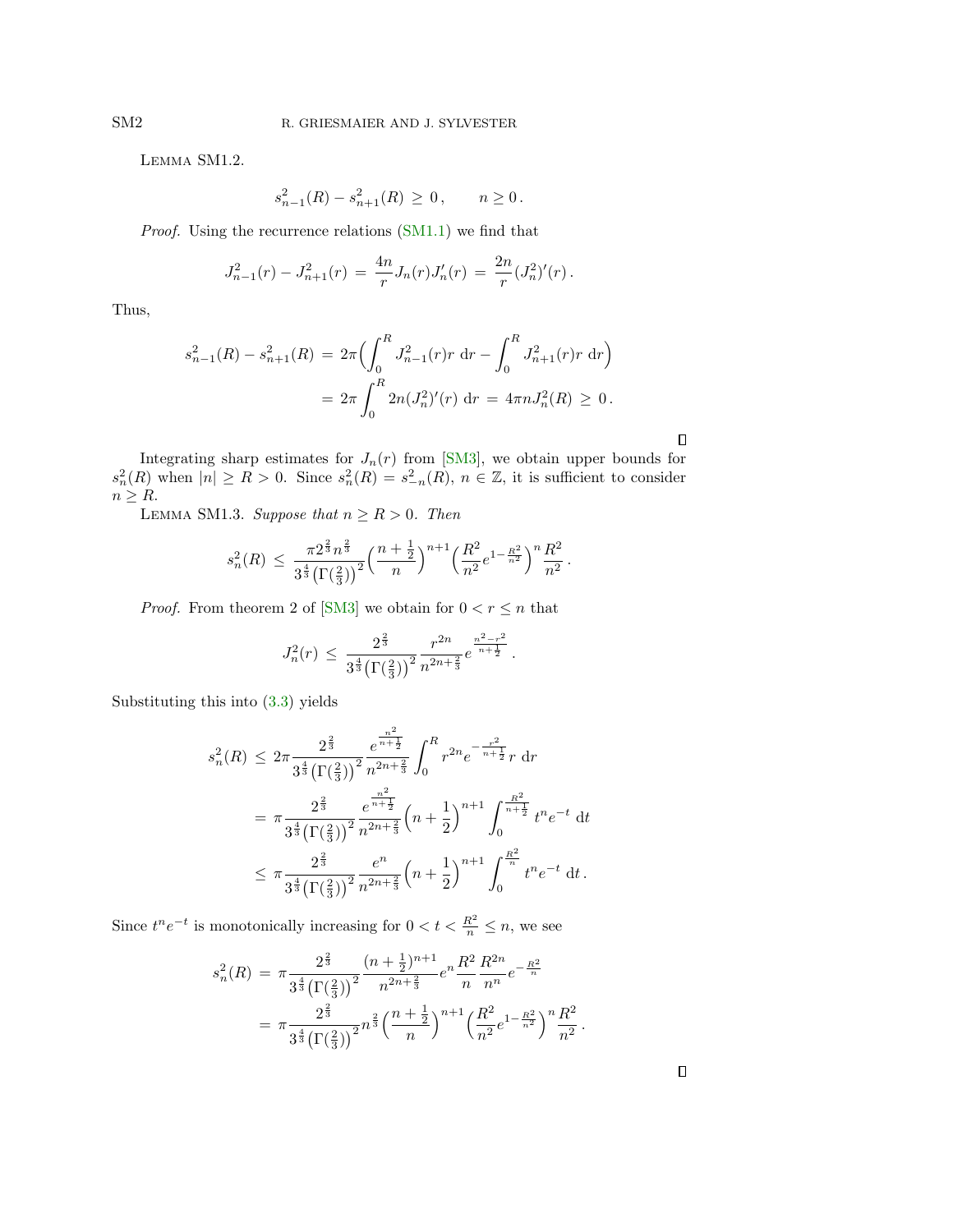On the other hand, the rescaled squared singular values  $s_n^2(R)$  are not small for  $|n| < R$ .

<span id="page-2-1"></span>THEOREM SM1.4. Suppose that  $R > n \geq 0$ , define  $\alpha \in (0, \frac{\pi}{2})$  by  $\cos \alpha = \frac{n}{R}$ , and therefore  $\sin \alpha = \sqrt{1 - (\frac{n}{R})^2}$ , and assume  $\alpha > \varepsilon > 0$ . Then

<span id="page-2-4"></span><span id="page-2-3"></span>(SM1.3) 
$$
\left| J_n(R) - \sqrt{\frac{2}{\pi R \sin \alpha}} \cos \left( R(\sin \alpha - \alpha \cos \alpha) - \frac{\pi}{4} \right) \right| \leq \frac{C(\varepsilon)}{R},
$$
  
(SM1.4) 
$$
\left| J'_n(R) + \sqrt{\frac{2}{\pi R \sin \alpha}} \sin \alpha \sin \left( R(\sin \alpha - \alpha \cos \alpha) - \frac{\pi}{4} \right) \right| \leq \frac{C(\varepsilon)}{R}.
$$

where the constant  $C(\varepsilon)$  depends on the lower bound  $\varepsilon$  but is otherwise independent of n and R.

Proof. By definition,

<span id="page-2-5"></span>
$$
J_n(R) = \frac{1}{2\pi} \int_{-\pi}^{\pi} e^{i(R\sin t - nt)} dt = \frac{1}{2\pi} \int_{-\pi}^{\pi} e^{iR(\sin t - t\cos\alpha)} dt
$$

$$
= \frac{1}{2\pi} \int_{-\pi}^{\pi} e^{iR\phi(t)} dt
$$

with

$$
\phi(t) = \sin t - t \cos \alpha, \quad \phi'(t) = \cos t - \cos \alpha, \quad \phi''(t) = -\sin t.
$$

The phase function  $\phi$  has stationary points at  $\pm \alpha$ , and  $\phi''$  vanishes at 0 and  $\pi$ . We will apply stationary phase in a neighborhood of each stationary point. The neighborhood must be small enough to guarantee that  $|\phi''(t)|$  is bounded from below there. Integration by parts will be used to estimate the integral in regions where  $\phi'$ is bounded below. The hypothesis that  $\alpha > \varepsilon > 0$  will guarantee that the union of these two regions covers the whole interval  $(-\pi, \pi)$ .

To separate the two regions, let  $a_{\varepsilon}(\tau) = a(\frac{\tau}{\varepsilon}), \tau \in \mathbb{R}$ , be a  $C^{\infty}$  cutoff function satisfying

<span id="page-2-2"></span><span id="page-2-0"></span>
$$
a_{\varepsilon}(\tau) = \begin{cases} 1 & \text{if } |\tau| > 2\varepsilon \\ 0 & \text{if } |\tau| < \varepsilon \end{cases} \quad \text{and} \quad |a_{\varepsilon}^{(j)}(\tau)| \le \frac{C_j}{\varepsilon^j}
$$

with the  $C_j > 0$  independent of  $\varepsilon > 0$ . Define  $A_{\varepsilon}(t) := a_{\varepsilon}(\phi'(t)), t \in (-\pi, \pi)$ , then

(SM1.6) 
$$
A_{\varepsilon}(t) = \begin{cases} 1 & \text{if } |\phi'(t)| > 2\varepsilon, \\ 0 & \text{if } |\phi'(t)| < \varepsilon. \end{cases}
$$

Theorem 7.7.1 of [\[SM1\]](#page-14-2) tells us that for any integer  $k \geq 0$ 

$$
\text{(SM1.7)} \quad \left| \int_{-\pi}^{\pi} e^{iR\phi(t)} A_{\varepsilon}(t) \, \mathrm{d}t \right| \leq \frac{C}{R^k} \sum_{j=0}^{k} \sup_{t \in \text{supp } A_{\varepsilon}} \left| \frac{A_{\varepsilon}^{(j)}(t)}{(\phi'(t))^{2k-j}} \right| \leq \frac{C}{R^k \varepsilon^{2k}} \sum_{j=0}^{k} C_j
$$

with C only depending on an upper bound for the higher order derivatives of  $\phi$ . For the second inequality we have used [\(SM1.6\)](#page-2-0) and the fact that all higher derivatives of  $\phi$  are bounded by 1.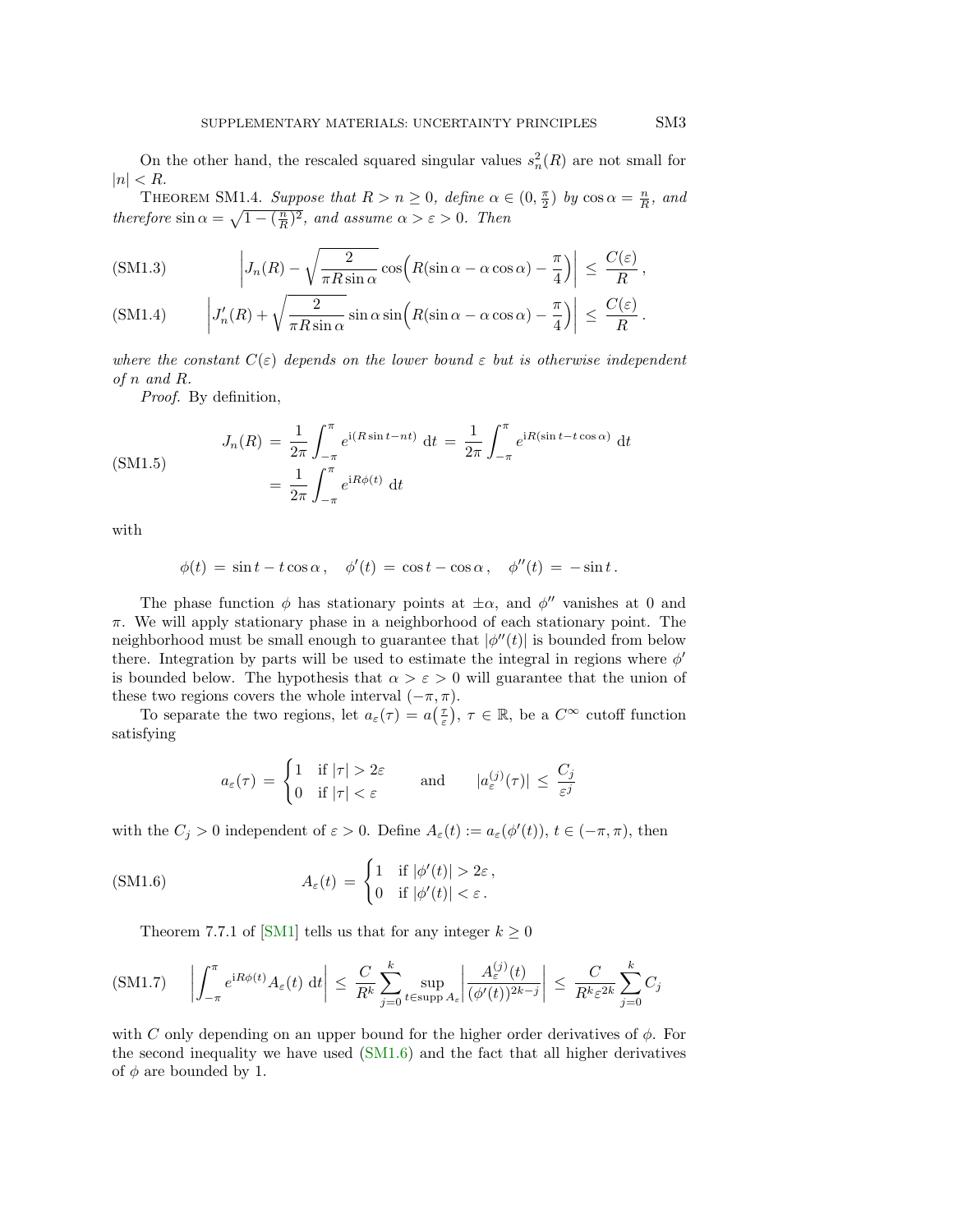We will estimate the remainder of the integral using Theorem 7.7.5 of [\[SM1\]](#page-14-2), which tells us that, if  $t_0$  is the unique stationary point of  $\phi$  in the support of a smooth function B, and  $|\phi''(t)| > \delta > 0$  on the support of B, then

<span id="page-3-0"></span>
$$
\text{(SM1.8)} \quad \left| \int_{-\pi}^{\pi} e^{iR\phi(t)} B(t) \, \mathrm{d}t - \sqrt{\frac{2\pi i}{R\phi''(t_0)}} e^{iR\phi(t_0)} B(t_0) \right| \leq \frac{C}{R} \sum_{j=0}^{2} \sup_{t \in \text{supp } B} |B^{(j)}(t)|
$$

with  $C > 0$  depending only on the lower bound  $\delta$  for  $|\phi''(t)|$  and an upper bound for higher derivatives of  $\phi$  on the support of B. We will set  $B = 1 - A_{\varepsilon}(t)$ , which is supported in two intervals, one containing  $\alpha$  and the other containing  $-\alpha$ , so [\(SM1.8\)](#page-3-0), becomes

<span id="page-3-2"></span>
$$
\text{(SM1.9)} \quad \left| \int_{-\pi}^{\pi} e^{iR\phi(t)} (1 - A_{\varepsilon}(t)) \, \mathrm{d}t - \sqrt{\frac{2\pi}{R \sin \alpha}} 2 \cos \left( R(\sin \alpha - \alpha \cos \alpha) - \frac{\pi}{4} \right) \right|
$$
\n
$$
\leq \frac{C}{R} \sum_{j=0}^{2} \frac{C_j}{\varepsilon^j}
$$

as long as  $\varepsilon$  is chosen so that  $|\phi''(t)| = |\sin(t)| \ge \delta$  on the support of  $1 - A_{\varepsilon}(t)$ .

The following lemma suggests a proper choice of  $\varepsilon$ .

<span id="page-3-1"></span>LEMMA SM1.5. Let t and  $\alpha$  belong to  $\left[0, \frac{\pi}{2}\right]$  then

$$
|\cos t - \cos \alpha| < \varepsilon
$$

implies that

$$
\sin t > \sin \alpha - \frac{2\varepsilon}{\sin \alpha} \, .
$$

Proof. Since

$$
\sin^2 t - \sin^2 \alpha = \cos^2 \alpha - \cos^2 t
$$

we deduce

$$
\sin t - \sin \alpha = \frac{\cos \alpha + \cos t}{\sin t + \sin \alpha} (\cos \alpha - \cos t).
$$

Consequently

$$
|\sin t - \sin \alpha| \le \frac{2}{\sin \alpha} \varepsilon.
$$

 $\Box$ 

End of proof of theorem [SM1.4.](#page-2-1) We choose  $\varepsilon = \frac{\sin^2 \alpha}{4}$  and assume that  $|\phi'(t)| =$  $|\cos t - \cos \alpha| < \varepsilon$ , then lemma [SM1.5](#page-3-1) gives  $\sin t > \frac{\sin \alpha}{2}$ . We use this value of  $\varepsilon$  in [\(SM1.6\)](#page-2-0), i.e.

$$
|\phi'(t)| > 2\varepsilon
$$
 on  $\text{supp } A_{\varepsilon}$  and  $|\phi'(t)| < \varepsilon$  on  $\text{supp}(1 - A_{\varepsilon})$ .

Accordingly,

$$
|\phi''(t)| = |\sin t| > \frac{\sin \alpha}{2} = \sqrt{\varepsilon} =: \delta
$$
 on  $\text{supp}(1 - A_{\varepsilon}).$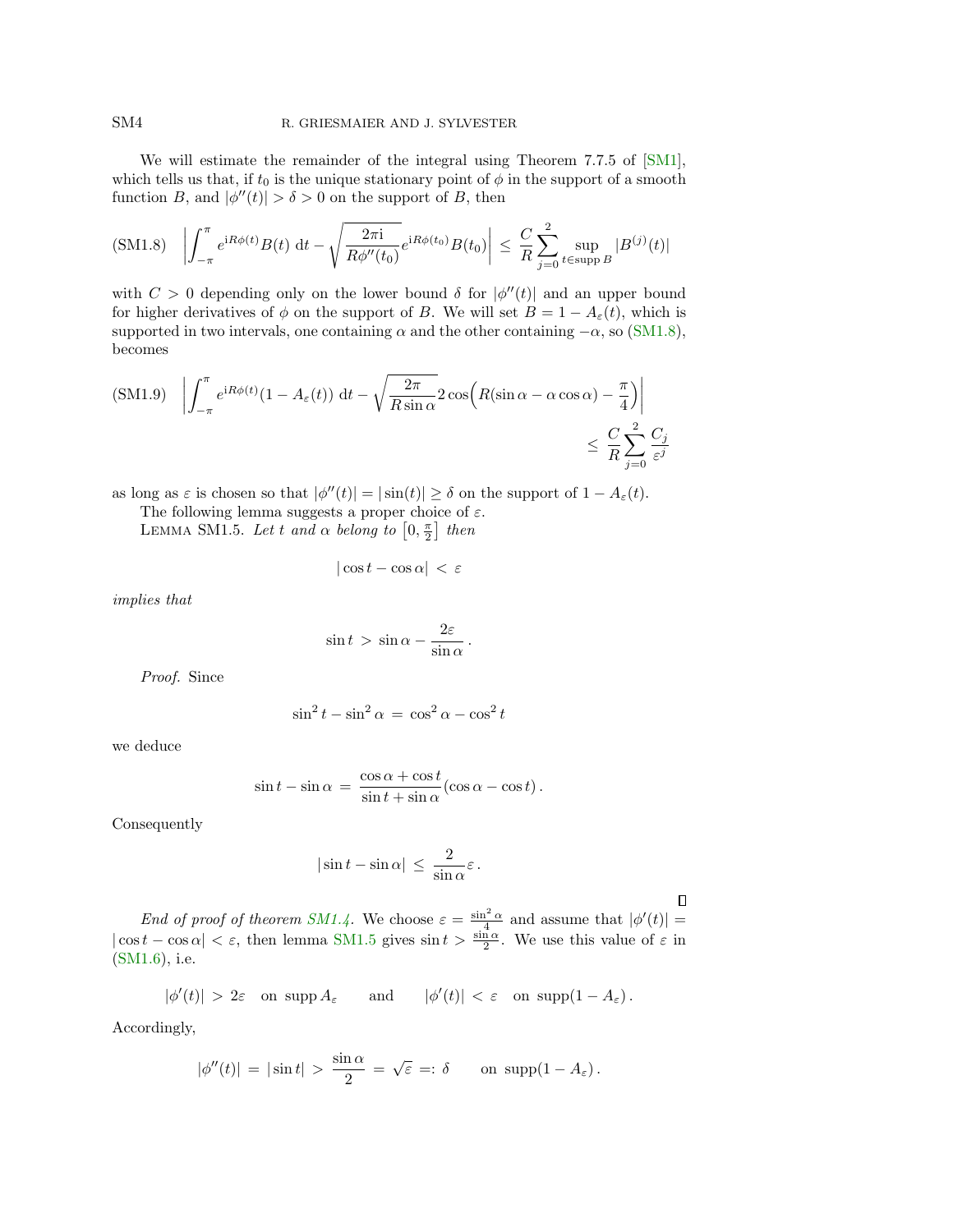Now, adding [\(SM1.7\)](#page-2-2) and [\(SM1.9\)](#page-3-2) establishes [\(SM1.3\)](#page-2-3).

The calculation for  $(SM1.4)$  is analogous with  $(SM1.5)$  replaced by

$$
J'_n(R) = \frac{1}{2\pi} \int_{-\pi}^{\pi} i \sin(t) e^{i(R\sin t - nt)} dt = \frac{1}{2\pi} \int_{-\pi}^{\pi} i \sin(t) e^{iR\phi(t)} dt,
$$

which has the same phase and hence the same stationary points. The only difference is that the term  $B(t_0)$  in [\(SM1.8\)](#page-3-0) at  $t_0 = \pm \alpha$  will be  $\pm i \sin \alpha$  rather than 1.  $\Box$ 

We now combine [\(SM1.3\)](#page-2-3) and [\(SM1.4\)](#page-2-4) with the equality [\(SM1.2\)](#page-0-1) to obtain, for  $\cos \alpha = \frac{n}{R} < 1 - \varepsilon$ 

$$
\left| s_n^2(R) - 2R\sin\alpha \right| \, = \, \left| s_n^2(R) - 2\sqrt{R^2 - n^2} \right| \, \leq \, C(\varepsilon)\sqrt{R} \, .
$$

Since equation [\(SM1.5\)](#page-2-5) is only a valid definition of the Bessel function  $J_n(R)$  when n is an integer<sup>[1](#page-4-0)</sup>, we denote in the following by  $\lceil \nu R \rceil$  is smallest integer that is greater than or equal to  $\nu R$ , so that we can state a convergence result.

Corollary SM1.6.

$$
\lim_{R \to \infty} \frac{s_{\lceil \nu R \rceil}^2(R)}{2R} = \begin{cases} \sqrt{1 - \nu^2} & \nu \le 1 \\ 0 & \nu \ge 1 \end{cases}
$$

SM2. Supplements to section 4. Here we give a proof of estimate  $(4.11)$ . Let  $n \in \mathbb{Z}$  and  $\mu := (2n + 1)(2n + 3)$ . Theorem 2 of [\[SM2\]](#page-14-3) establishes that for  $r >$  $\sqrt{\mu+\mu^{\frac{3}{2}}}$  $\frac{+\mu}{2}$ ,

<span id="page-4-3"></span><span id="page-4-2"></span>.

<span id="page-4-1"></span>(SM2.1) 
$$
J_n^2(r) \le \frac{4(4r^2 - (2n+1)(2n+5))}{\pi((4r^2 - \mu)^{\frac{3}{2}} - \mu)}
$$

The following lemma shows that, under the assumptions of theorem 4.6, the estimate [\(SM2.1\)](#page-4-1) implies (4.11).

LEMMA SM2.1. Let  $M, N \geq 1$  and  $r > 2(M + N + 1)$ , then

$$
\sup_{-(M+N)
$$

*Proof.* Since  $J_{-n}^2(r) = J_n^2(r)$  we may assume w.l.o.g. that  $n \geq 0$ . Let  $\eta :=$  $\sqrt{(n+\frac{1}{2})(n+\frac{3}{2})}$ . Then  $\frac{\mu}{4} = \eta^2 = n^2 + 2n + \frac{3}{4}$ , i.e.

(SM2.2) 
$$
\frac{3}{4} \leq \eta^2 \leq (n+1)^2
$$

and therefore our assumption  $r > 2(M + N + 1)$  implies for  $0 \leq n \leq M + N$  that

(SM2.3) 
$$
r > 2(n+1) \geq 2\eta
$$
.

Accordingly,

$$
\frac{1}{2}\sqrt{\mu+\mu^{\frac{3}{2}}} = \frac{1}{2}\sqrt{4\eta^2+(4\eta^2)^{\frac{3}{2}}} = \eta\sqrt{1+\frac{1}{(4\eta^2)^{\frac{1}{3}}}} \leq \eta\sqrt{1+\frac{1}{(4(\frac{3}{4})^2)^{\frac{1}{3}}}}
$$

$$
\leq \sqrt{2}\eta \leq \frac{r}{\sqrt{2}} \leq r.
$$

<span id="page-4-0"></span><sup>&</sup>lt;sup>1</sup>The definition requires a contour integral when  $\nu$  is not an integer.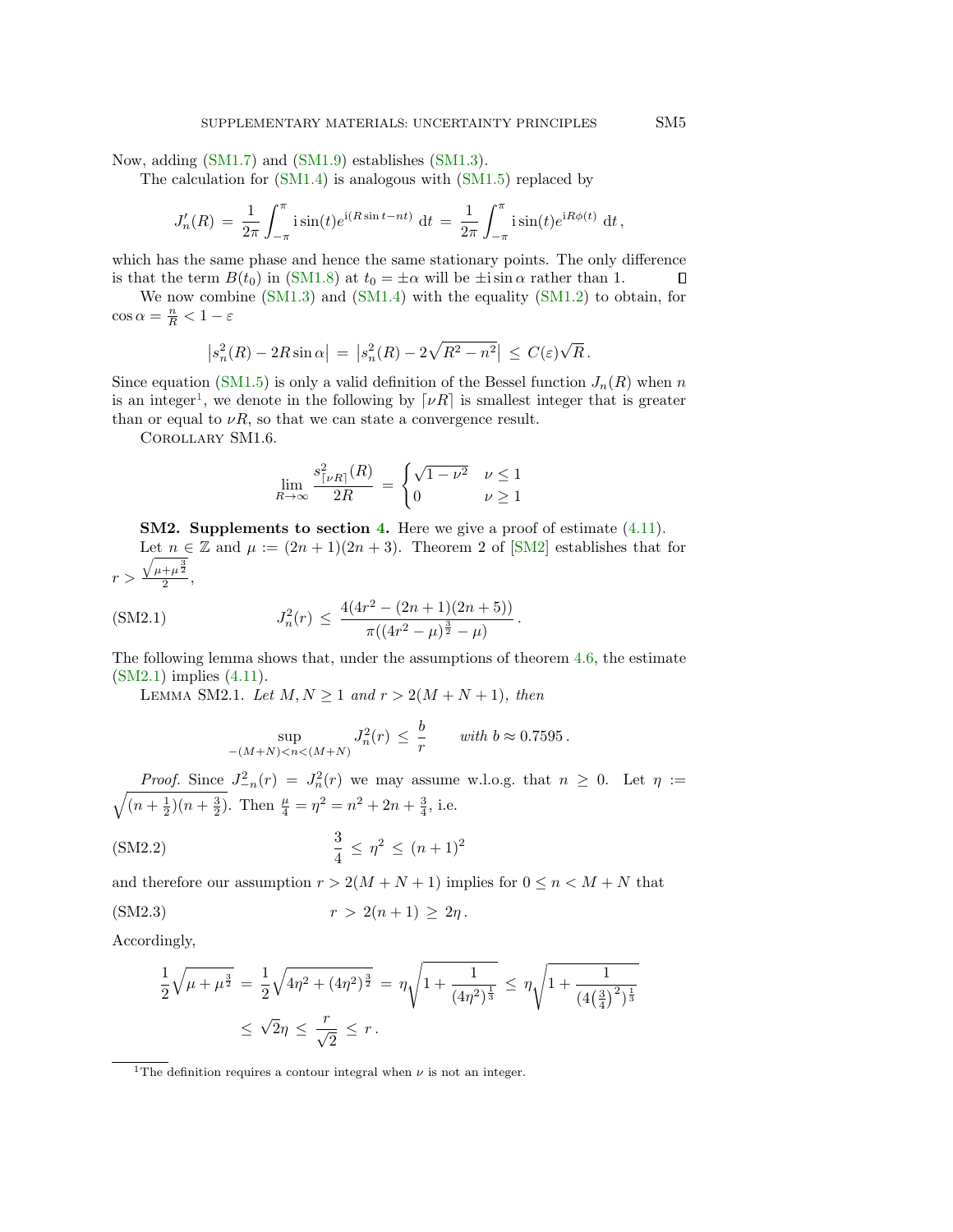This shows that the assumptions of theorem 2 of [\[SM2\]](#page-14-3) are satisfied.

Next we consider [\(SM2.1\)](#page-4-1) and further estimate its right hand side:

$$
J_n^2(r) \le \frac{4(4r^2 - (2n+1)(2n+5))}{\pi((4r^2 - \mu)^{3/2} - \mu)} \le \frac{4(4r^2 - 4\eta^2)}{\pi(8(r^2 - \eta^2)^{\frac{3}{2}} - 4\eta^2)}
$$
  
=  $\frac{2}{\pi} \frac{1}{(r^2 - \eta^2)^{\frac{1}{2}}} \frac{1}{1 - \frac{1}{2} \frac{\eta^2}{(r^2 - \eta^2)^{\frac{3}{2}}}} = \frac{2}{\pi} \frac{1}{r} \frac{1}{\left(1 - \left(\frac{\eta}{r}\right)^2\right)^{\frac{1}{2}}} \frac{1}{1 - \frac{1}{2} \frac{\eta^2}{(r^2 - \eta^2)^{\frac{3}{2}}}}.$ 

Since  $r > 2(M + N + 1) \ge 6$ , applying [\(SM2.2\)](#page-4-2) and [\(SM2.3\)](#page-4-3) yields

$$
\frac{\eta^2}{(r^2 - \eta^2)^{\frac{3}{2}}} = \frac{1}{r} \frac{\left(\frac{\eta}{r}\right)^2}{\left(1 - \left(\frac{\eta}{r}\right)^2\right)^{\frac{3}{2}}} \le \frac{1}{r} \frac{\frac{1}{4}}{\left(\frac{3}{4}\right)^{\frac{3}{2}}} = \frac{1}{3\sqrt{27}},
$$

whence

$$
J_n^2(r) \le \frac{2}{\pi} \frac{1}{r} \left(\frac{4}{3}\right)^{\frac{1}{2}} \frac{1}{1 - \frac{1}{2} \frac{1}{3\sqrt{27}}} = \frac{b}{r} \quad \text{with } b \approx 0.7595.
$$

 $\Box$ 

## SM3. Supplements to section 5.

*Proof of theorem 5.7.* As in (5.9), we decompose each  $\gamma^{j}$ 

$$
\gamma^j\,=\,w^j+w^j_\perp\,,
$$

where each  $w^j$  belongs to the subspace

$$
W = \bigoplus_{i=1}^{I} T_{c_i}^* l^2(-N_i, N_i)
$$

and each  $w_{\perp}^{j}$  is orthogonal to W. Subtracting gives

$$
w^{1} - w^{0} = \sum_{i=1}^{I} T_{c_{i}}^{*} (\alpha_{i}^{1} - \alpha_{i}^{0})
$$

and applying (4.10) shows that

<span id="page-5-0"></span>
$$
\|w^{1} - w^{0}\|_{2}^{2} \geq \sum_{i=1}^{I} \|\alpha_{i}^{1} - \alpha_{i}^{0}\|_{2}^{2} - \sum_{i=1}^{I} \sum_{j\neq i} |\langle \alpha_{i}^{1} - \alpha_{i}^{0}, T_{c_{j}-c_{i}}^{*}(\alpha_{j}^{1} - \alpha_{j}^{0})\rangle|
$$
  
\n
$$
\geq \sum_{i=1}^{I} \|\alpha_{i}^{1} - \alpha_{i}^{0}\|_{2}^{2} - \sum_{i=1}^{I} \sum_{j\neq i} \left( \left(\frac{r_{i}r_{j}}{|c_{ij}|}\right)^{\frac{1}{4}} \|\alpha_{i}^{1} - \alpha_{i}^{0}\|_{2} \left(\frac{r_{i}r_{j}}{|c_{ij}|}\right)^{\frac{1}{4}} \|\alpha_{j}^{1} - \alpha_{j}^{0}\|_{2} \right)
$$
  
\n(SM3.1) 
$$
\geq \sum_{i=1}^{I} \|\alpha_{i}^{1} - \alpha_{i}^{0}\|_{2}^{2}
$$
  
\n
$$
- \frac{1}{2} \Big( \sum_{i=1}^{I} \sum_{j\neq i} \left( \left(\frac{r_{i}r_{j}}{|c_{ij}|}\right)^{\frac{1}{2}} \|\alpha_{i}^{1} - \alpha_{i}^{0}\|_{2}^{2} + \left(\frac{r_{i}r_{j}}{|c_{ij}|}\right)^{\frac{1}{2}} \|\alpha_{j}^{1} - \alpha_{j}^{0}\|_{2}^{2} \right)
$$
  
\n
$$
= \sum_{i=1}^{I} \|\alpha_{i}^{1} - \alpha_{i}^{0}\|_{2}^{2} \Big( 1 - \sum_{j\neq i} \left(\frac{r_{i}r_{j}}{|c_{ij}|}\right)^{\frac{1}{2}} \Big),
$$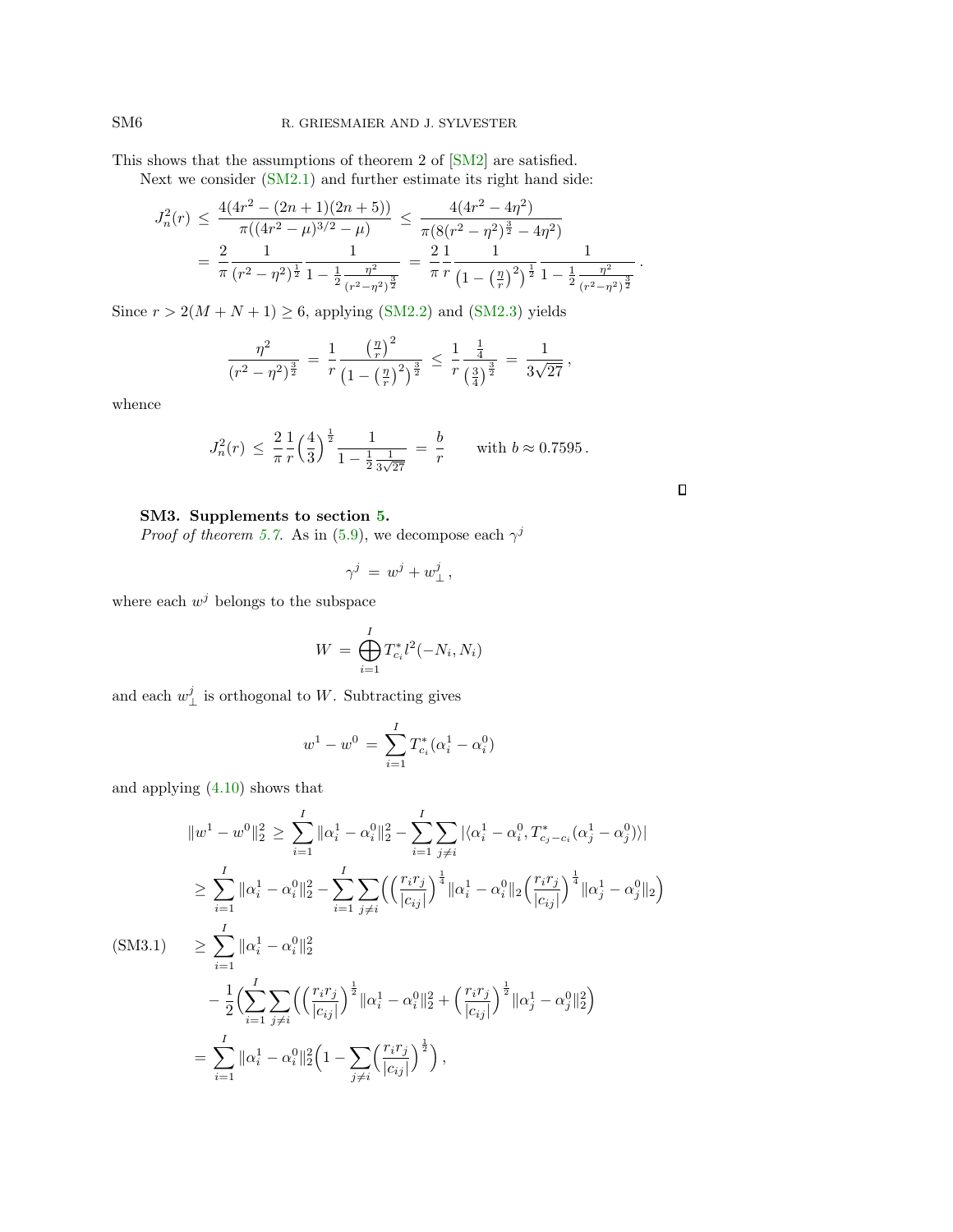where  $r_i = 2N_i + 1$ ,  $r_j = 2N_j + 1$  and  $c_{ij} = c_i - c_j$ . Since (5.12) is true here as well this ends the proof.  $\Box$ 

*Proof of theorem [5.8.](#page-13-0)* As in (5.9), we decompose each  $\gamma^{j}$ 

$$
\gamma^j\,=\,w^j+w^j_\perp\,,
$$

where each  $w^j$  belongs to the subspace

$$
W = L^2(\Omega) \oplus \bigoplus_{i=1}^J T_{c_i}^* l^2(-N_i, N_i)
$$

and each  $w_{\perp}^{j}$  is orthogonal to W. Subtracting gives

$$
w^{1} - w^{0} = \beta^{1} - \beta^{0} + \sum_{i=1}^{I} T_{c_{i}}^{*}(\alpha_{i}^{1} - \alpha_{i}^{0})
$$

and thus

$$
||w^{1} - w^{0}||_{2}^{2} \geq ||\beta^{1} - \beta^{0}||_{2}^{2} - 2\sum_{i=1}^{I} |\langle T_{c_{i}}^{*}(\alpha_{i}^{1} - \alpha_{i}^{0}), \beta^{1} - \beta^{0} \rangle|
$$
  
+ 
$$
\sum_{i=1}^{I} ||\alpha_{i}^{1} - \alpha_{i}^{0}||_{2}^{2} - \sum_{i=1}^{I} \sum_{j \neq i} |\langle \alpha_{i}^{1} - \alpha_{i}^{0}, T_{c_{j}-c_{i}}^{*}(\alpha_{j}^{1} - \alpha_{j}^{0}) \rangle|.
$$

Proceeding as in  $(SM3.1)$ , using  $(4.10)$  and  $(4.13)$ , and applying  $(5.12)$  finishes the proof.  $\Box$ 

**SM4. Supplements to section 6.** The constraint  $(6.12)$  in corollary 6.2 is much more restrictive than the corresponding assumption (5.6) in theorem 5.3, and also the estimate  $(6.13)$  is weaker than  $(5.8)$ . However, if we add to the hypothesis of theorem 6.1 all a priori assumptions on the non-evanescent subspaces used in theorem 5.3, the result improves as follows.

<span id="page-6-1"></span>COROLLARY SM4.1. If we add to the hypothesis of theorem  $6.1$ :

<span id="page-6-2"></span><span id="page-6-0"></span>
$$
\alpha_i^0, \alpha_i \in l^2(-N_i, N_i)
$$
 and  $|c_1 - c_2| > 2(N_1 + N_2 + 1)$ 

for some  $N_1, N_2 \in \mathbb{N}$  and replace (6.1) with

$$
\frac{(2N_1+1)(2N_2+1)}{|c_1-c_2|} < 1
$$

the conclusion becomes

(SM4.2) 
$$
\|\alpha_i^0 - \alpha_i^1\|_2^2 \le \left(1 - \frac{(2N_1 + 1)(2N_2 + 1)}{|c_1 - c_2|}\right)^{-1} 4\delta^2.
$$

The constraint [\(SM4.1\)](#page-6-0) in corollary [SM4.1](#page-6-1) is now the same as the corresponding assumption  $(5.6)$  in theorem 5.3, but the estimate  $(SM4.2)$  still differs from  $(5.8)$ (after taking the square root on both sides of these inequalities) by a factor of two. However, the main advantage of the  $l^1$  approach is clearly that no a priori knowledge of the size of the non-evanescent subspaces is required. If such a priori information is available, we recommend using least squares.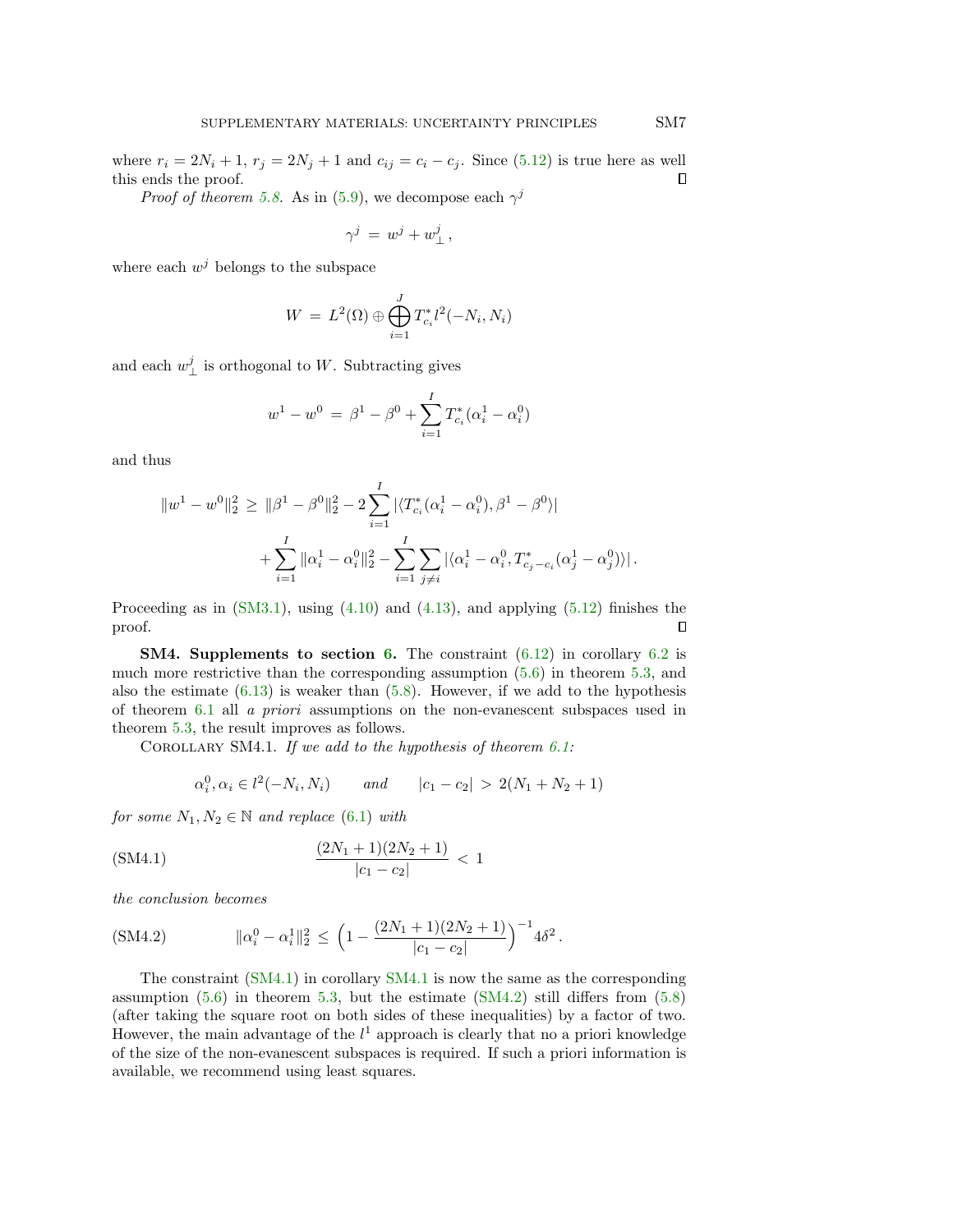*Proof of corollary [SM4.1.](#page-6-1)* Proceeding as in  $(6.9)$  and applying  $(4.10)$ , we find that

$$
4\delta^2 \ge ||\alpha_1 - \alpha_1^0||_2^2 + ||\alpha_2 - \alpha_2^0||_2^2 - 2|\langle \alpha_1 - \alpha_1^0, T_{c_2 - c_1}^*(\alpha_2 - \alpha_2^0) \rangle|
$$
  
\n
$$
\ge ||\alpha_1 - \alpha_1^0||_2^2 + ||\alpha_2 - \alpha_2^0||_2^2 - 2\left(\frac{r_1 r_2}{|c_{12}|}\right)^{\frac{1}{2}} ||\alpha_1 - \alpha_1^0||_2 ||\alpha_2 - \alpha_2^0||_2
$$
  
\n
$$
\ge \left(1 - \frac{r_1 r_2}{|c_{12}|}\right) ||\alpha_1 - \alpha_1^0||_2^2 + \left( ||\alpha_2 - \alpha_2^0||_2 - \left(\frac{r_1 r_2}{|c_{12}|}\right)^{\frac{1}{2}} ||\alpha_1 - \alpha_1^0||_2\right)^2,
$$

where  $r_1 = 2N_1 + 1$ ,  $r_2 = 2N_2 + 1$  and  $c_{12} = c_1 - c_2$ . Dropping the second term gives (6.13) for  $\alpha_1$ , and we may interchange the roles of  $\alpha_1$  and  $\alpha_2$  in the proof to obtain the estimate for  $\alpha_2$ .  $\Box$ 

<span id="page-7-0"></span>*Proof of corollary 6.4.* Proceeding as in  $(6.6)$ – $(6.8)$  we find that

$$
(SM4.3) \quad \frac{1}{\tau} \|\alpha - \alpha^0\|_{l^1} + \tau \|\beta - \beta^0\|_{L^1} \le 2\left(\frac{1}{\tau} \|\alpha - \alpha^0\|_{l^1(W)} + \tau \|\beta - \beta^0\|_{L^1(\Omega)}\right)
$$

with W representing the  $l^0$ -support of  $\alpha^0$ . Applying similar arguments as in (6.9)–  $(6.11)$  and  $(6.16)$  together with  $(SM4.3)$  yields

$$
4\delta^{2} \geq \|\alpha - \alpha^{0}\|_{2}^{2} + \|\beta - \beta^{0}\|_{2}^{2} - \frac{2}{\sqrt{2\pi}}\|\alpha - \alpha^{0}\|_{l^{1}}\|\beta - \beta^{0}\|_{L^{1}}
$$
  
\n
$$
\geq \|\alpha - \alpha^{0}\|_{2}^{2} + \|\beta - \beta^{0}\|_{2}^{2} - \frac{1}{2\sqrt{2\pi}}\left(\frac{1}{\tau}\|\alpha - \alpha^{0}\|_{l^{1}} + \tau\|\beta - \beta^{0}\|_{L^{1}}\right)^{2}
$$
  
\n
$$
\geq \|\alpha - \alpha^{0}\|_{2}^{2} + \|\beta - \beta^{0}\|_{2}^{2} - \frac{2}{\sqrt{2\pi}}\left(\frac{1}{\tau}\|\alpha - \alpha^{0}\|_{l^{1}(W)} + \tau\|\beta - \beta^{0}\|_{L^{1}(\Omega)}\right)^{2}
$$
  
\n
$$
\geq \|\alpha - \alpha^{0}\|_{2}^{2} + \|\beta - \beta^{0}\|_{2}^{2} - \frac{2}{\sqrt{2\pi}}\left(\frac{1}{\tau}\sqrt{|W|}\|\alpha - \alpha^{0}\|_{2} + \tau\sqrt{|\Omega|}\|\beta - \beta^{0}\|_{2}\right)^{2}
$$
  
\n
$$
\geq \|\alpha - \alpha^{0}\|_{2}^{2} + \|\beta - \beta^{0}\|_{2}^{2} - \frac{4}{\sqrt{2\pi}}\left(\frac{1}{\tau^{2}}|W|\|\alpha - \alpha^{0}\|_{2}^{2} + \tau^{2}|\Omega|\|\beta - \beta^{0}\|_{2}^{2}\right).
$$

<span id="page-7-1"></span> $\Box$ 

This ends the proof because  $|W| = ||\alpha^0||_{l^0}$ .

*Proof of theorem 6.5.* Proceeding as in  $(6.6)-(6.8)$  we find that

(SM4.4) 
$$
\sum_{i=1}^{I} \|\alpha_i - \alpha_i^0\|_{l^1} \le 2 \sum_{i=1}^{I} \|\alpha_i - \alpha_i^0\|_{l^1(W_i)}
$$

with  $W_i$  representing the  $l^0$ -support of  $\alpha_i^0$ . Applying similar arguments as in (6.9)-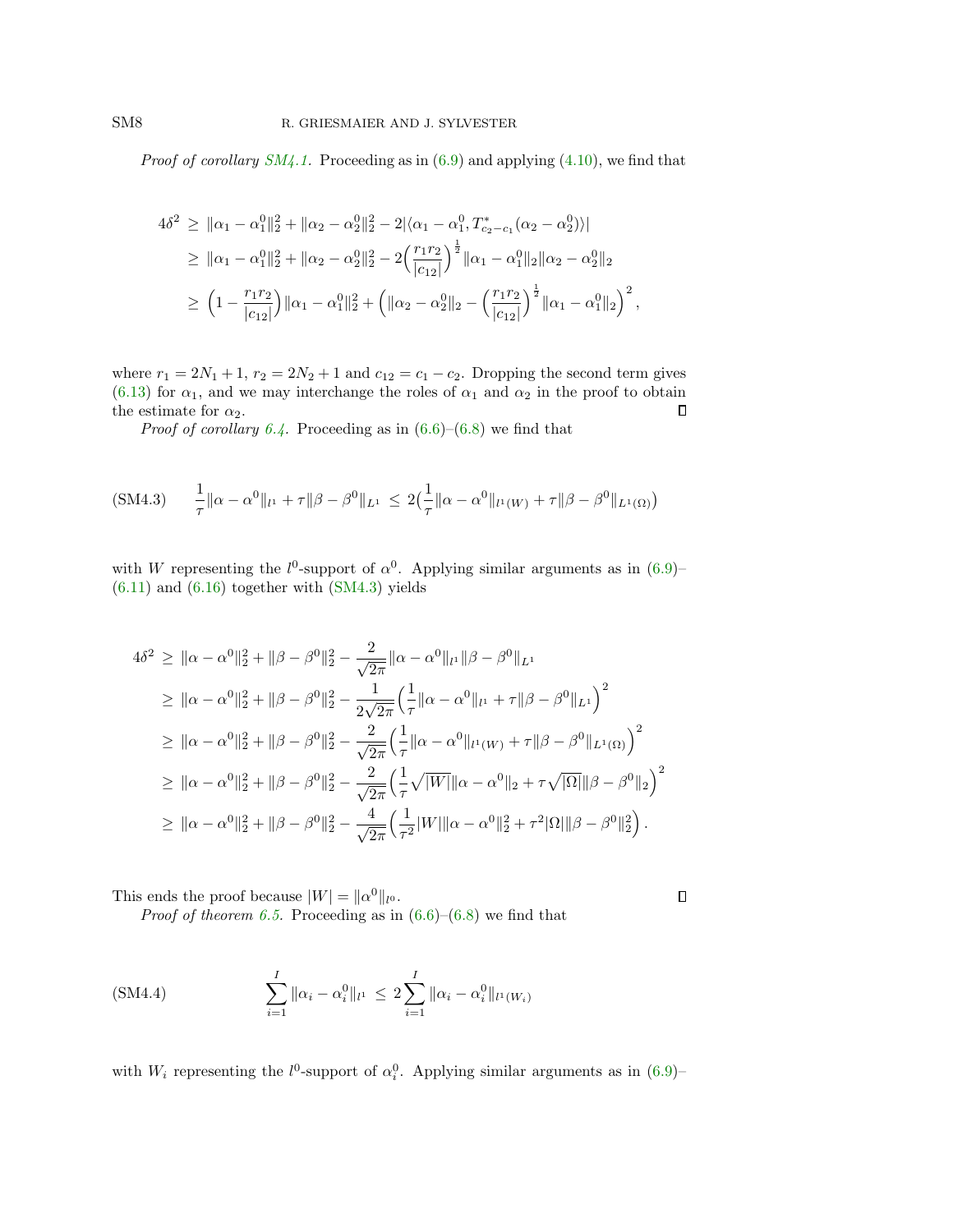$(6.10)$  and using the inequality  $(SM5.3)$  and  $(SM4.4)$  we obtain

<span id="page-8-1"></span>
$$
4\delta^{2} \geq \sum_{i=1}^{I} \|\alpha_{i} - \alpha_{i}^{0}\|_{2}^{2} - \sum_{i=1}^{I} \sum_{j\neq i} |\langle \alpha_{i} - \alpha_{i}^{0}, T_{c_{j}-c_{i}}^{*}(\alpha_{j} - \alpha_{j}^{0})\rangle|
$$
  
\n
$$
\geq \sum_{i=1}^{I} \|\alpha_{i} - \alpha_{i}^{0}\|_{2}^{2} - \sum_{i=1}^{I} \sum_{j\neq i} \frac{1}{|c_{i} - c_{j}|^{\frac{1}{3}}}\|\alpha_{i} - \alpha_{i}^{0}\|_{l^{1}}\|\alpha_{j} - \alpha_{j}^{0}\|_{l^{1}}
$$
  
\n(SM4.5)  
\n
$$
\geq \sum_{i=1}^{I} \|\alpha_{i} - \alpha_{i}^{0}\|_{2}^{2} - \max_{j\neq k} \frac{1}{|c_{j} - c_{k}|^{\frac{1}{3}}}\sum_{i=1}^{I} \sum_{j\neq i} \|\alpha_{i} - \alpha_{i}^{0}\|_{l^{1}}\|\alpha_{j} - \alpha_{j}^{0}\|_{l^{1}}
$$
  
\n
$$
\geq \sum_{i=1}^{I} \|\alpha_{i} - \alpha_{i}^{0}\|_{2}^{2} - \max_{j\neq k} \frac{1}{|c_{j} - c_{k}|^{\frac{1}{3}}}\frac{I - 1}{I} \Big(\sum_{i=1}^{I} \|\alpha_{i} - \alpha_{i}^{0}\|_{l^{1}}\Big)^{2}
$$
  
\n
$$
\geq \sum_{i=1}^{I} \|\alpha_{i} - \alpha_{i}^{0}\|_{2}^{2} - \max_{j\neq k} \frac{1}{|c_{j} - c_{k}|^{\frac{1}{3}}} \frac{I - 1}{I} 4 \Big(\sum_{i=1}^{I} \|\alpha_{i} - \alpha_{i}^{0}\|_{l^{1}(W_{i})}\Big)^{2}.
$$

Applying Hölder's inequality and [\(SM5.2\)](#page-13-2) yields

<span id="page-8-2"></span>
$$
4\delta^2 \ge \sum_{i=1}^I \|\alpha_i - \alpha_i^0\|_2^2 - \max_{j \ne k} \frac{1}{|c_j - c_k|^{\frac{1}{3}}} \frac{I - 1}{I} 4 \Big(\sum_{i=1}^I |W_i|^{\frac{1}{2}} \|\alpha_i - \alpha_i^0\|_2\Big)^2
$$
  

$$
\ge \sum_{i=1}^I \|\alpha_i - \alpha_i^0\|_2^2 - \max_{j \ne k} \frac{1}{|c_j - c_k|^{\frac{1}{3}}} 4(I - 1) \sum_{i=1}^I |W_i| \|\alpha_i - \alpha_i^0\|_2^2,
$$

where  $|W_i| = ||\alpha_i^0||_{l^0}$ .

*Proof of theorem 6.7.* Proceeding as in  $(6.6)-(6.8)$  we find that

(SM4.7) 
$$
\sum_{i=1}^{I} \|\alpha_i - \alpha_i^0\|_{l^1} \le 2 \sum_{i=1}^{I} \|\alpha_i - \alpha_i^0\|_{l^1(W_i)}
$$

with  $W_i$  representing the  $l^0$ -support of  $\alpha_i^0$ . Applying similar arguments as in (6.9) we obtain

<span id="page-8-0"></span>
$$
4\delta^2 \ge \sum_{i=1}^I \|\alpha_i - \alpha_i^0\|_2^2 + \|\beta - \beta^0\|_2^2 - \sum_{i=1}^I \sum_{j \ne i} |\langle \alpha_i - \alpha_i^0, T_{c_j - c_i}^*(\alpha_j - \alpha_j^0) \rangle|
$$
  

$$
- 2 \sum_{i=1}^I |\langle T_{c_i}^*(\alpha_i - \alpha_i^0), \beta - \beta^0 \rangle|.
$$

The third term on the right hand side of [\(SM4.8\)](#page-8-0) can be estimated as in [\(SM4.5\)](#page-8-1)–  $(SM4.6)$ , while for the last term we find using Hölder's inequality, the mapping prop-

<span id="page-8-3"></span> $\Box$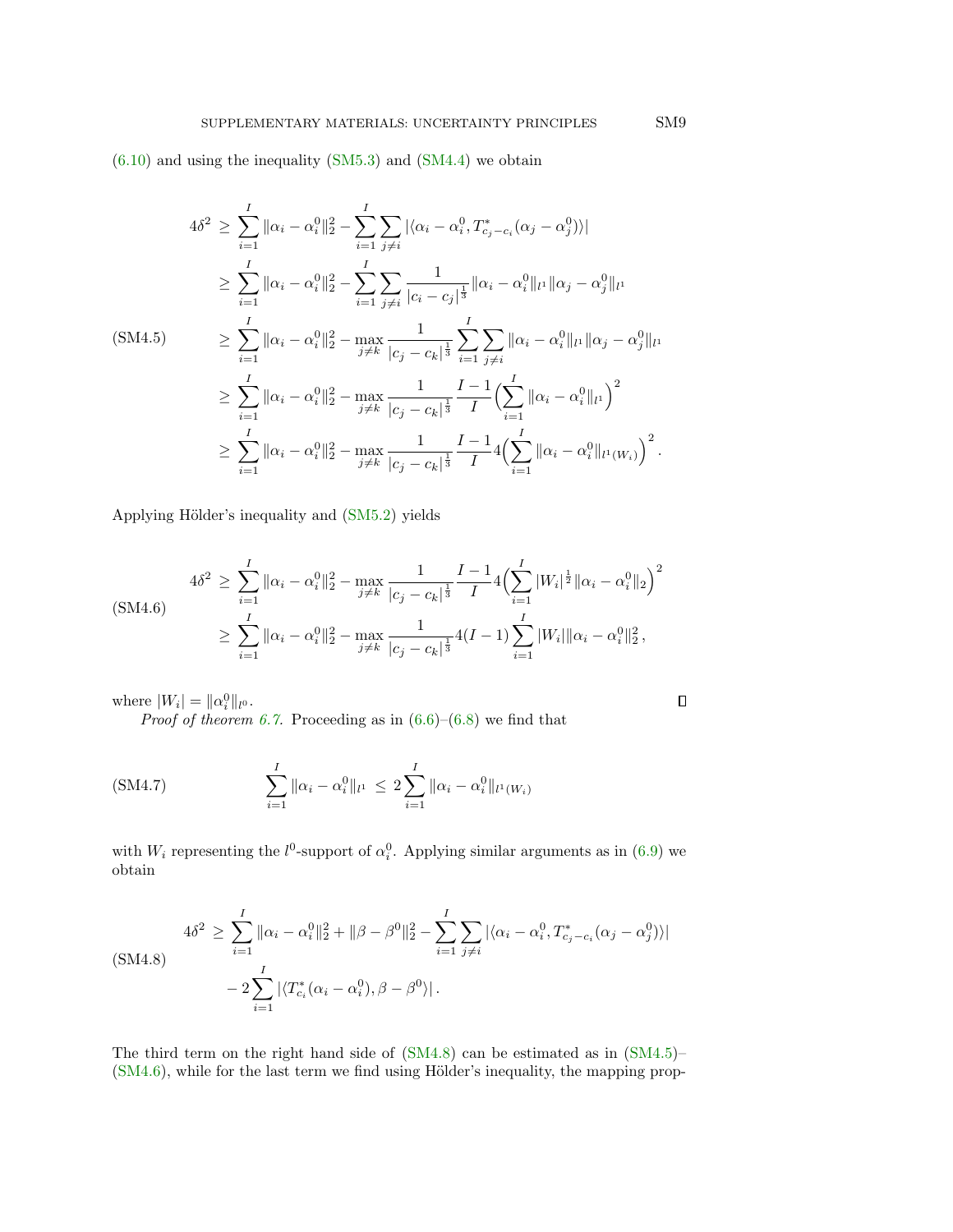erties of the operator which maps  $\alpha$  to its Fourier coefficients and [\(SM4.7\)](#page-8-3) that

$$
2\sum_{i=1}^{I} |\langle T_{c_i}^*(\alpha_i - \alpha_i^0), \beta - \beta^0 \rangle| \le 2\left(\sum_{i=1}^{I} \|\alpha_i - \alpha_i^0\|_{L^{\infty}}\right) \|\beta - \beta^0\|_{L^1}
$$
  

$$
\le \frac{2}{\sqrt{2\pi}} \left(\sum_{i=1}^{I} \|\alpha_i - \alpha_i^0\|_{l^1}\right) \|\beta - \beta^0\|_{L^1}
$$
  

$$
\le \frac{4}{\sqrt{2\pi}} \left(\sum_{i=1}^{I} \|\alpha_i - \alpha_i^0\|_{l^1(W_i)}\right) \|\beta - \beta^0\|_{L^1}
$$
  

$$
\le \frac{4}{\sqrt{2\pi}} \left(\sum_{i=1}^{I} \sqrt{|W_i|} \|\alpha_i - \alpha_i^0\|_2\right) \sqrt{|\Omega|} \|\beta - \beta^0\|_2
$$
  

$$
\le \frac{2}{\sqrt{2\pi}} \left(\sum_{i=1}^{I} \sqrt{|\Omega| |W_i|} \|\alpha_i - \alpha_i^0\|_2^2 + \sum_{i=1}^{I} \sqrt{|\Omega| |W_i|} \|\beta - \beta^0\|_2^2\right),
$$

where  $|W_i| = \|\alpha_i^0\|_{l^0}$ . Combining these estimates ends the proof.

Finally, we establish variants of theorem 6.5 and theorem 6.7, where we replace the  $l<sup>1</sup>$  minimization in (6.20) and (6.22) by a weighted  $l<sup>1</sup>$  minimization in order to obtain better estimates for certain geometric configurations of the supports of the individual source components. In contrast to theorem 6.5 the constant in the stability estimate [\(SM4.10\)](#page-9-0) in theorem [SM4.2](#page-9-1) below only depends on the distances of source components relative to the source component corresponding to the far field component appearing on the left hand side of the estimate.

<span id="page-9-2"></span> $\Box$ 

<span id="page-9-1"></span>THEOREM SM4.2. Suppose that  $\gamma^0, \alpha_i^0 \in L^2(S^1)$  and  $c_i \in \mathbb{R}^2$ , and set

(SM4.9) 
$$
a_i^2 = \max_{j \neq i} \left( \frac{2}{|c_i - c_j|} \right)^{\frac{1}{3}}
$$
 or  $a_i^2 = \max_{\substack{j \neq i \\ k \neq i,j}} \left( \frac{1}{|c_i - c_j|} + \frac{1}{|c_i - c_k|} \right)^{\frac{1}{3}},$ 

 $i = 1, \ldots, I$ . Assume that

$$
4(I-1)a_i^2\|\alpha_i^0\|_{l^0} \, < \, 1 \qquad \text{for each } i \, ,
$$

and

$$
\|\gamma^0 - \sum_{i=1}^I T^*_{c_i} \alpha_i^0\|_2 \le \delta_0 \quad \text{for some } \delta_0 \ge 0.
$$

If  $\delta \geq 0$  and  $\gamma \in L^2(S^1)$  with

$$
\delta \, \geq \, \delta_0 + \|\gamma - \gamma^0\|_2
$$

and

<span id="page-9-0"></span>
$$
(\alpha_1, ..., \alpha_I) = \underset{i=1}{\text{argmin}} \sum_{i=1}^I a_i ||\alpha_i||_{l^1} \quad s.t. \quad ||\gamma - \sum_{i=1}^I T_{c_i}^* \alpha_i||_2 \le \delta, \ \alpha_i \in L^2(S^1),
$$

then, for  $i = 1, \ldots, I$ 

$$
(SM4.10) \t\t ||\alpha_i^0 - \alpha_i||_2^2 \le (1 - 4(I - 1)a_i^2 ||\alpha_i^0||_{l^0})^{-1} 4\delta^2.
$$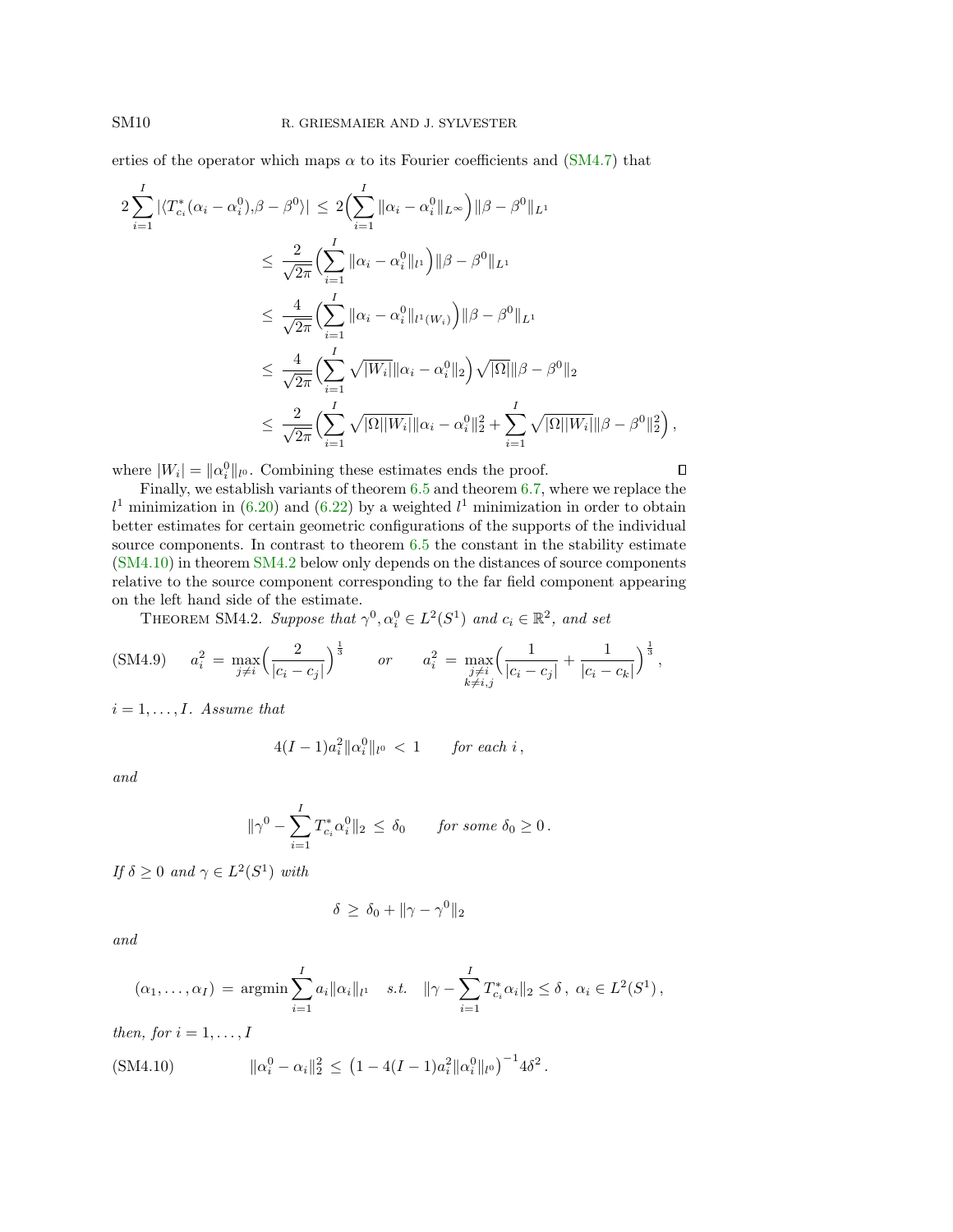*Proof.* Proceeding as in  $(6.6)$ – $(6.8)$  we find

(SM4.11) 
$$
\sum_{i=1}^{I} a_i \|\alpha_i - \alpha_i^0\|_{l^1} \le 2 \sum_{i=1}^{I} a_i \|\alpha_i - \alpha_i^0\|_{l^1(W_i)}
$$

with  $W_i$  representing the  $l^0$ -support of  $\alpha_i^0$ .

Abbreviating  $c_{ij} = c_i - c_j$ , the triangle inequality shows

$$
|c_{ij}| + |c_{ik}| = |c_i - c_j| + |c_i - c_k| \ge |c_j - c_k| = |c_{jk}|,
$$

i.e.,

<span id="page-10-0"></span>
$$
\frac{1}{|c_{ij}|} + \frac{1}{|c_{ik}|} \ge \frac{|c_{jk}|}{|c_{ij}||c_{ik}|}.
$$

Thus our assumption [\(SM4.9\)](#page-9-2) implies

$$
a_i^2 \ge \left(\frac{|c_{jk}|}{|c_{ij}||c_{ik}|}\right)^{\frac{1}{3}} \quad \text{for every } j \ne k,
$$

and therefore, using [\(SM5.1\)](#page-13-3)

<span id="page-10-1"></span>
$$
\left(\sum_{i=1}^{I} a_{i} \|\alpha_{i}\|_{l^{1}}\right)^{2} = \sum_{i=1}^{I} a_{i}^{2} \|\alpha_{i}\|_{l^{1}}^{2} + \sum_{i=1}^{I} \sum_{j \neq i} a_{i} a_{j} \|\alpha_{i}\|_{l^{1}} \|\alpha_{j}\|_{l^{1}}
$$
\n
$$
\geq \frac{I}{I-1} \sum_{i=1}^{I} \sum_{j \neq i} a_{i} a_{j} \|\alpha_{i}\|_{l^{1}} \|\alpha_{j}\|_{l^{1}}
$$
\n(SM4.12)\n
$$
\geq \frac{I}{I-1} \sum_{i=1}^{I} \sum_{j \neq i} \left(\frac{|c_{jk}|}{|c_{ij}||c_{ik}|}\right)^{\frac{1}{6}} \left(\frac{|c_{ik}|}{|c_{ij}||c_{jk}|}\right)^{\frac{1}{6}} \|\alpha_{i}\|_{l^{1}} \|\alpha_{j}\|_{l^{1}}
$$
\n
$$
= \frac{I}{I-1} \sum_{i=1}^{I} \sum_{j \neq i} \frac{1}{|c_{ij}|^{\frac{1}{3}}} \|\alpha_{i}\|_{l^{1}} \|\alpha_{j}\|_{l^{1}}.
$$

Now, applying similar arguments as in  $(6.9)$ – $(6.10)$ , using  $(SM4.11)$  and  $(SM4.12)$ , we obtain

<span id="page-10-2"></span>
$$
4\delta^2 \ge \sum_{i=1}^I \|\alpha_i - \alpha_i^0\|_2^2 - \sum_{i=1}^I \sum_{j\ne i} |\langle \alpha_i - \alpha_i^0, T_{c_j - c_i}^*(\alpha_j - \alpha_j^0) \rangle|
$$
  
\n(SM4.13)  
\n
$$
\ge \sum_{i=1}^I \|\alpha_i - \alpha_i^0\|_2^2 - \sum_{i=1}^I \sum_{j\ne i} \frac{1}{|c_{ij}|^{\frac{1}{3}}} \|\alpha_i - \alpha_i^0\|_{l^1} \|\alpha_j - \alpha_j^0\|_{l^1}
$$
  
\n
$$
\ge \sum_{i=1}^I \|\alpha_i - \alpha_i^0\|_2^2 - \frac{I - 1}{I} \Big(\sum_{i=1}^I \alpha_i \|\alpha_i - \alpha_i^0\|_{l^1}\Big)^2
$$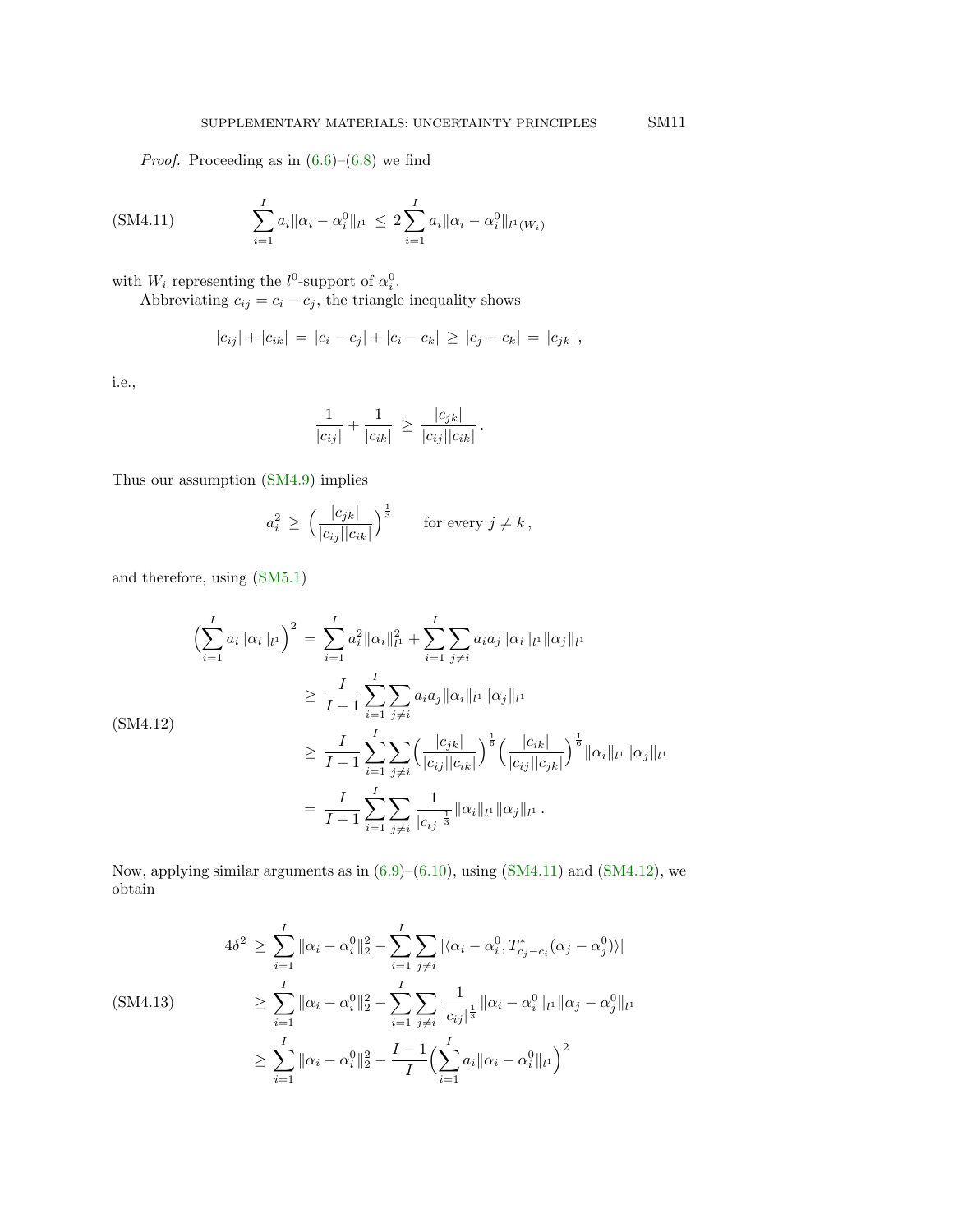Using Hölder's inequality and  $(SM5.2)$  we deduce

<span id="page-11-0"></span>
$$
4\delta^2 \ge \sum_{i=1}^I \|\alpha_i - \alpha_i^0\|_2^2 - 4\frac{I-1}{I} \Big(\sum_{i=1}^I a_i \|\alpha_i - \alpha_i^0\|_{l^1(W_i)}\Big)^2
$$
  
\n
$$
\ge \sum_{i=1}^I \|\alpha_i - \alpha_i^0\|_2^2 - 4\frac{I-1}{I} \Big(\sum_{i=1}^I a_i |W_i|^{\frac{1}{2}} \|\alpha_i - \alpha_i^0\|_2\Big)^2
$$
  
\n
$$
\ge \sum_{i=1}^I \|\alpha_i - \alpha_i^0\|_2^2 - 4(I-1) \sum_{i=1}^I a_i^2 |W_i| \|\alpha_i - \alpha_i^0\|_2^2,
$$

where  $|W_i| = ||\alpha_i^0||_{l^0}$ . This ends the proof.

COROLLARY SM4.3. If we add to the hypothesis of theorem  $SM4.2$ :

$$
\alpha_i^0, \alpha_i \in l^2(-N_i, N_i); \text{ for each } i \quad \text{and} \quad |c_i - c_j| > 2(N_i + N_j + 1) \text{ for every } j \neq i
$$

 $\Box$ 

for some  $N_1, \ldots, N_I \in \mathbb{N}$ , and replace [\(SM4.9\)](#page-9-2) with

$$
a_i^2 = \max_{j \neq i} \left( \frac{2}{|c_i - c_j|} \right)^{\frac{1}{2}} \qquad or \qquad a_i^2 = \max_{\substack{j \neq i \\ k \neq i,j}} \left( \frac{1}{|c_i - c_j|} + \frac{1}{|c_i - c_k|} \right)^{\frac{1}{2}} \qquad \text{for each } i \,,
$$

the conclusion remains true.

<span id="page-11-2"></span><span id="page-11-1"></span>THEOREM SM4.4. Suppose that  $\gamma^0, \alpha_i^0 \in L^2(S^1), c_i \in \mathbb{R}^2, \Omega \subseteq S^1$  and  $\beta^0 \in$  $L^2(\Omega)$ , and set

$$
\text{(SM4.15)} \quad a_i^2 = \max_{j \neq i} \left( \frac{2}{|c_i - c_j|} \right)^{\frac{1}{3}} \qquad \text{or} \qquad a_i^2 = \max_{\substack{j \neq i, \\ k \neq i,j}} \left( \frac{1}{|c_i - c_j|} + \frac{1}{|c_i - c_k|} \right)^{\frac{1}{3}},
$$

 $i = 1, \ldots, I$ . Assume that

$$
\frac{2}{\sqrt{2\pi}} \left( \max_{j} \frac{1}{a_j} \right) \sum_{i=1}^{I} a_i \sqrt{|\Omega| ||\alpha_i^0||_{l^0}} < 1,
$$
  

$$
4(I-1)a_i^2 ||\alpha_i^0||_{l^0} + \frac{2}{\sqrt{2\pi}} \left( \max_{j} \frac{1}{a_j} \right) a_i \sqrt{|\Omega| ||\alpha_i^0||_{l^0}} < 1 \quad \text{for each } i,
$$

and

$$
\|\gamma^0 - \beta^0 - \sum_{i=1}^I T_{c_i}^* \alpha_i^0\|_2 \le \delta_0 \quad \text{for some } \delta_0 \ge 0.
$$

If  $\delta \geq 0$  and  $\gamma \in L^2(S^1)$  with

$$
\delta \ge \delta_0 + \|\gamma - \gamma^0\|_2
$$

and

$$
(\alpha_1, ..., \alpha_I) = \underset{i=1}{\text{argmin}} \sum_{i=1}^{I} a_i ||\alpha_i||_{l^1}
$$
  
s.t.  $||\gamma - \beta - \sum_{i=1}^{I} T_{c_i}^* \alpha_i||_2 \le \delta, \ \alpha_i \in L^2(S^1), \ \beta \in L^2(\Omega),$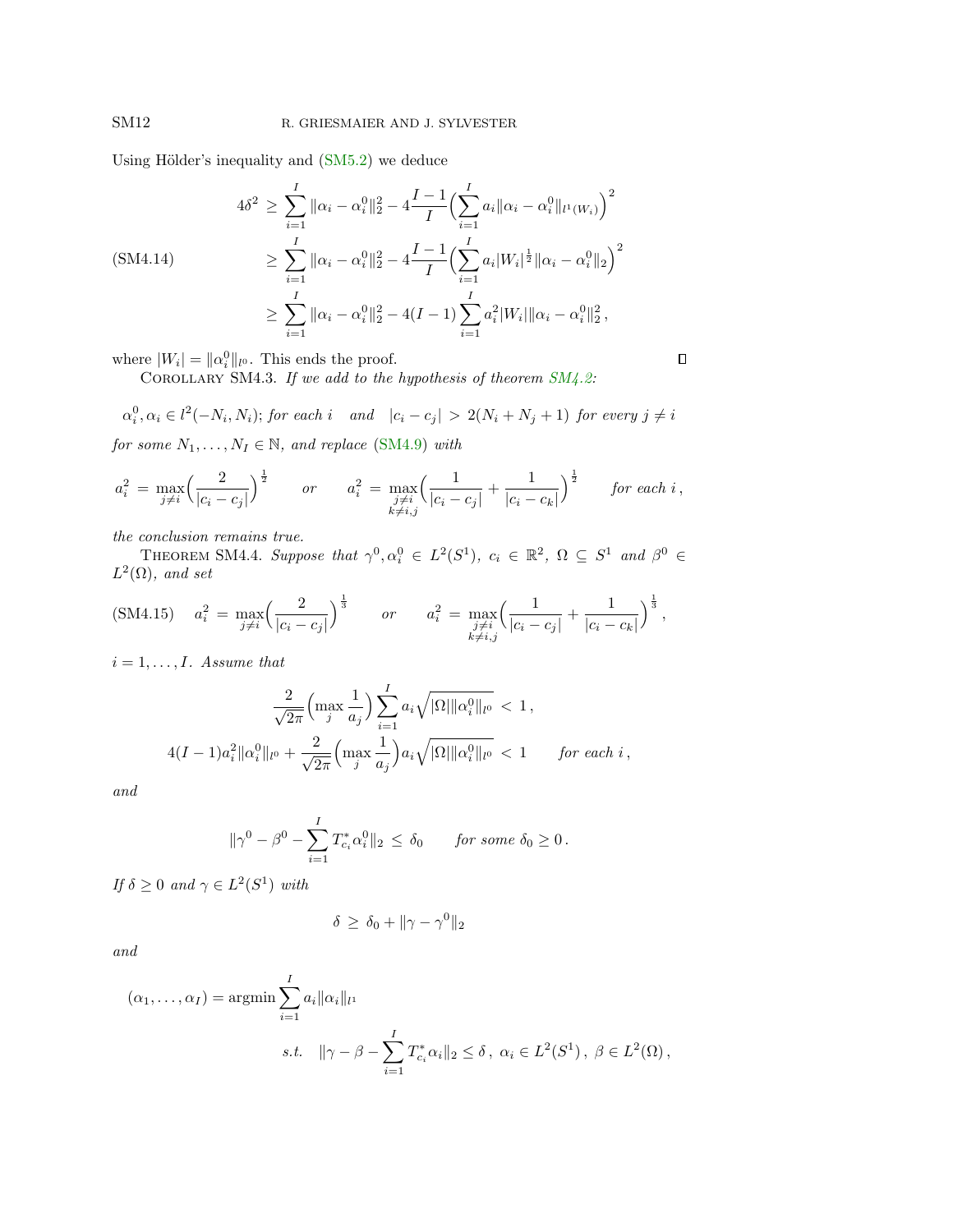then

$$
\|\beta^{0} - \beta\|_{2}^{2} \le \left(1 - \frac{2}{\sqrt{2\pi}} \left(\max_{j} \frac{1}{a_{j}}\right) \sum_{i=1}^{I} a_{i} \sqrt{|\Omega| \|\alpha_{i}^{0}\|_{l^{0}}}\right)^{-1} 4\delta^{2},
$$
  
and, for  $i = 1, ..., I$ 

$$
\|\alpha_i^0 - \alpha_i\|_2^2 \, \leq \, \Big(1 - 4(I-1)a_i^2 \|\alpha_i^0\|_{l^0} + \frac{2}{\sqrt{2\pi}} \Big(\max_j \frac{1}{a_j}\Big) a_i \sqrt{|\Omega| \|\alpha_i^0\|_{l^0}}\Big)^{-1} 4\delta^2\,.
$$

<span id="page-12-1"></span>*Proof.* Proceeding as in  $(6.6)$ – $(6.8)$  we find that

(SM4.16) 
$$
\sum_{i=1}^{I} a_i \|\alpha_i - \alpha_i^0\|_{l^1} \le 2 \sum_{i=1}^{I} a_i \|\alpha_i - \alpha_i^0\|_{l^1(W_i)}
$$

with  $W_i$  representing the  $l^0$ -support of  $\alpha_i^0$ . Applying similar arguments as in (6.9) we obtain

<span id="page-12-0"></span>
$$
4\delta^2 \ge \sum_{i=1}^I \|\alpha_i - \alpha_i^0\|_2^2 + \|\beta - \beta^0\|_2^2 - \sum_{i=1}^I \sum_{j \ne i} |\langle \alpha_i - \alpha_i^0, T_{c_j - c_i}^*(\alpha_j - \alpha_j^0) \rangle|
$$
  
- 2 $\sum_{i=1}^I |\langle T_{c_i}^*(\alpha_i - \alpha_i^0), \beta - \beta^0 \rangle|$ .

The third term on the right hand side of [\(SM4.17\)](#page-12-0) can be estimated as in [\(SM4.13\)](#page-10-2)–  $(SM4.14)$ , while for the last term we find using Hölder's inequality, the mapping properties of the operator which maps  $\alpha$  to its Fourier coefficients, and [\(SM4.16\)](#page-12-1) that

$$
2\sum_{i=1}^{I} |\langle T_{c_i}^*(\alpha_i - \alpha_i^0), \beta - \beta^0 \rangle| \le 2\left(\sum_{i=1}^{I} \|\alpha_i - \alpha_i^0\|_{L^{\infty}}\right) \|\beta - \beta^0\|_{L^1}
$$
  

$$
\le \frac{2}{\sqrt{2\pi}} \max_{j} \frac{1}{a_j} \left(\sum_{i=1}^{I} a_i \|\alpha_i - \alpha_i^0\|_{l^1}\right) \|\beta - \beta^0\|_{L^1}
$$
  

$$
\le \frac{4}{\sqrt{2\pi}} \max_{j} \frac{1}{a_j} \left(\sum_{i=1}^{I} a_i \|\alpha_i - \alpha_i^0\|_{l^1(W_i)}\right) \|\beta - \beta^0\|_{L^1}.
$$

Applying Hölder's inequality once more yields

$$
2\sum_{i=1}^{I} |\langle T_{c_i}^*(\alpha_i - \alpha_i^0), \beta - \beta^0 \rangle|
$$
  
\n
$$
\leq \frac{4}{\sqrt{2\pi}} \max_{j} \frac{1}{a_j} \Biggl( \sum_{i=1}^{I} a_i \sqrt{|W_i|} ||\alpha_i - \alpha_i^0||_2 \Biggr) \sqrt{|\Omega|} ||\beta - \beta^0||_2
$$
  
\n
$$
= \frac{4}{\sqrt{2\pi}} \max_{j} \frac{1}{a_j} \sum_{i=1}^{I} \Biggl( \sqrt{a_i} (|\Omega||W_i|)^{\frac{1}{4}} ||\alpha_i - \alpha_i^0||_2 \sqrt{a_i} (|\Omega||W_i|)^{\frac{1}{4}} ||\beta - \beta^0||_2 \Biggr)
$$
  
\n
$$
\leq \frac{2}{\sqrt{2\pi}} \max_{j} \frac{1}{a_j} \sum_{i=1}^{I} \Biggl( a_i (|\Omega||W_i|)^{\frac{1}{2}} ||\alpha_i - \alpha_i^0||_2^2 + a_i (|\Omega||W_i|)^{\frac{1}{2}} ||\beta - \beta^0||_2^2 \Biggr),
$$

where  $|W_i| = \|\alpha_i^0\|_{l^0}$ . Combining these estimates ends the proof.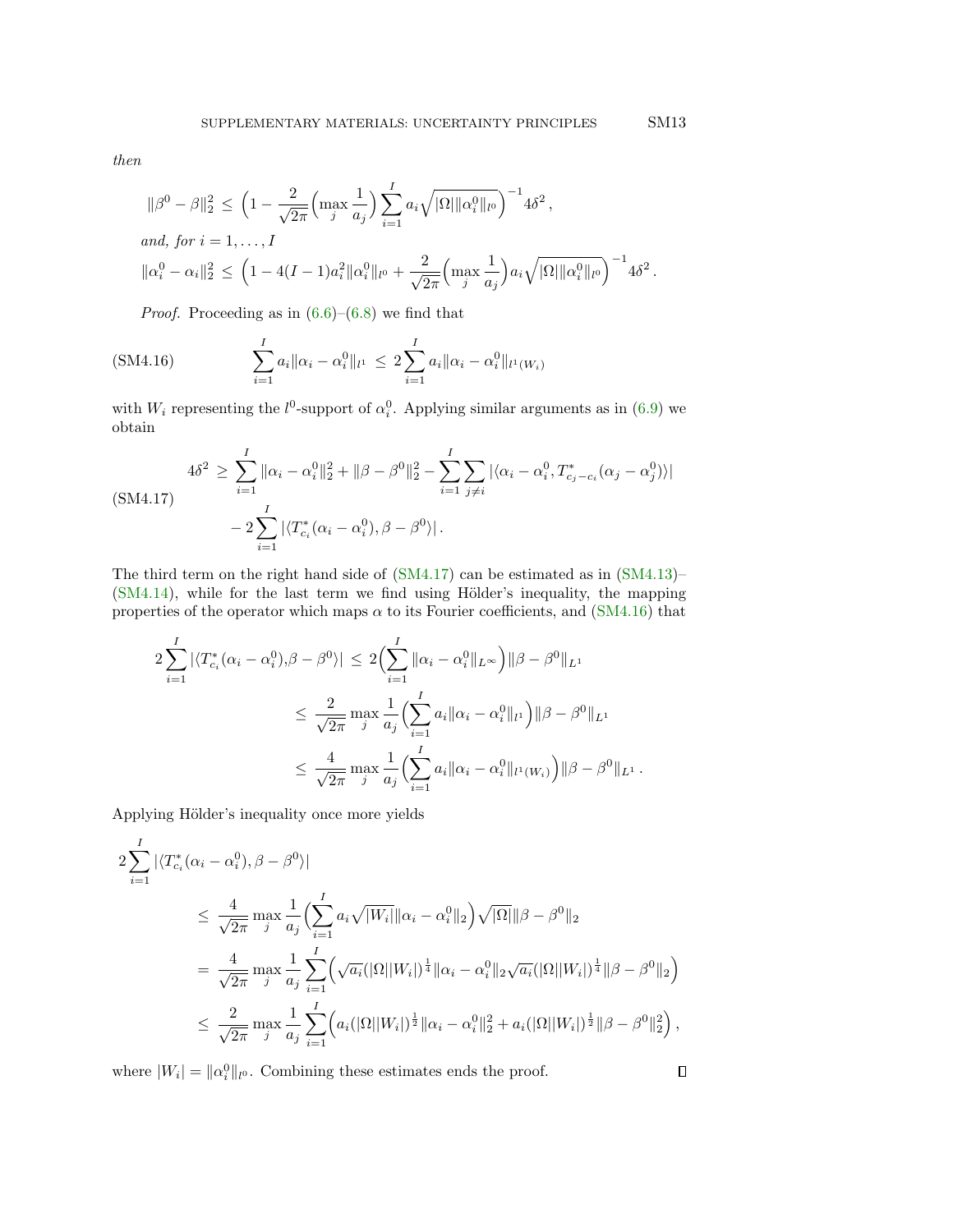<span id="page-13-0"></span>COROLLARY SM4.5. If we add to the hypothesis of theorem  $SM4.4$ :

$$
\alpha_i^0, \alpha_i \in l^2(-N_i, N_i) \text{ for each } i \quad \text{and} \quad |c_i - c_j| > 2(N_i + N_j + 1) \text{ for every } j \neq i
$$

for some  $N_1, \ldots, N_I \in \mathbb{N}$ , and replace [\(SM4.15\)](#page-11-2) with

$$
a_i^2 = \max_{j \neq i} \left( \frac{2}{|c_i - c_j|} \right)^{\frac{1}{2}} \qquad or \qquad a_i^2 = \max_{\substack{j \neq i \\ k \neq i,j}} \left( \frac{1}{|c_i - c_j|} + \frac{1}{|c_i - c_k|} \right)^{\frac{1}{2}} \qquad \text{for each } i \,,
$$

the conclusion remains true.

SM5. Some elementary inequalities. Here we prove some elementary inequalities that we haven't been able to find in the literature.

<span id="page-13-3"></span>LEMMA SM5.1. Let  $a_1, \ldots, a_I \in \mathbb{R}$ . Then (a)

(SM5.1) 
$$
\sum_{i=1}^{I} \sum_{j \neq i} a_i a_j \leq (I-1) \sum_{i=1}^{I} a_i^2,
$$

<span id="page-13-2"></span>(b)

(SM5.2) 
$$
\left(\sum_{i=1}^{I} a_i\right)^2 \leq I \sum_{i=1}^{I} a_i^2,
$$

<span id="page-13-1"></span>(c)

(SM5.3) 
$$
\sum_{i=1}^{I} \sum_{j \neq i} a_i a_j \leq \frac{I-1}{I} \Biggl( \sum_{i=1}^{I} a_i \Biggr)^2.
$$

Proof. (a)

$$
0 \leq \sum_{i=1}^{I} \sum_{j \neq i} (a_j - a_i)^2 = 2(I-1) \sum_{i=1}^{I} a_i^2 - 2 \sum_{i=1}^{I} \sum_{j \neq i} a_i a_j.
$$

(b) Using [\(SM5.1\)](#page-13-3) we find that

$$
\left(\sum_{i=1}^{I} a_i\right)^2 = \sum_{i=1}^{I} a_i^2 + \sum_{i=1}^{I} \sum_{j \neq i} a_i a_j \leq I \sum_{i=1}^{I} a_i^2.
$$

(c) Proceeding as in (b) but applying [\(SM5.1\)](#page-13-3) the other way round yields

$$
\left(\sum_{i=1}^{I} a_i\right)^2 = \sum_{i=1}^{I} a_i^2 + \sum_{i=1}^{I} \sum_{j \neq i} a_i a_j \ge \frac{I}{I-1} \sum_{i=1}^{I} \sum_{j \neq i} a_i a_j.
$$